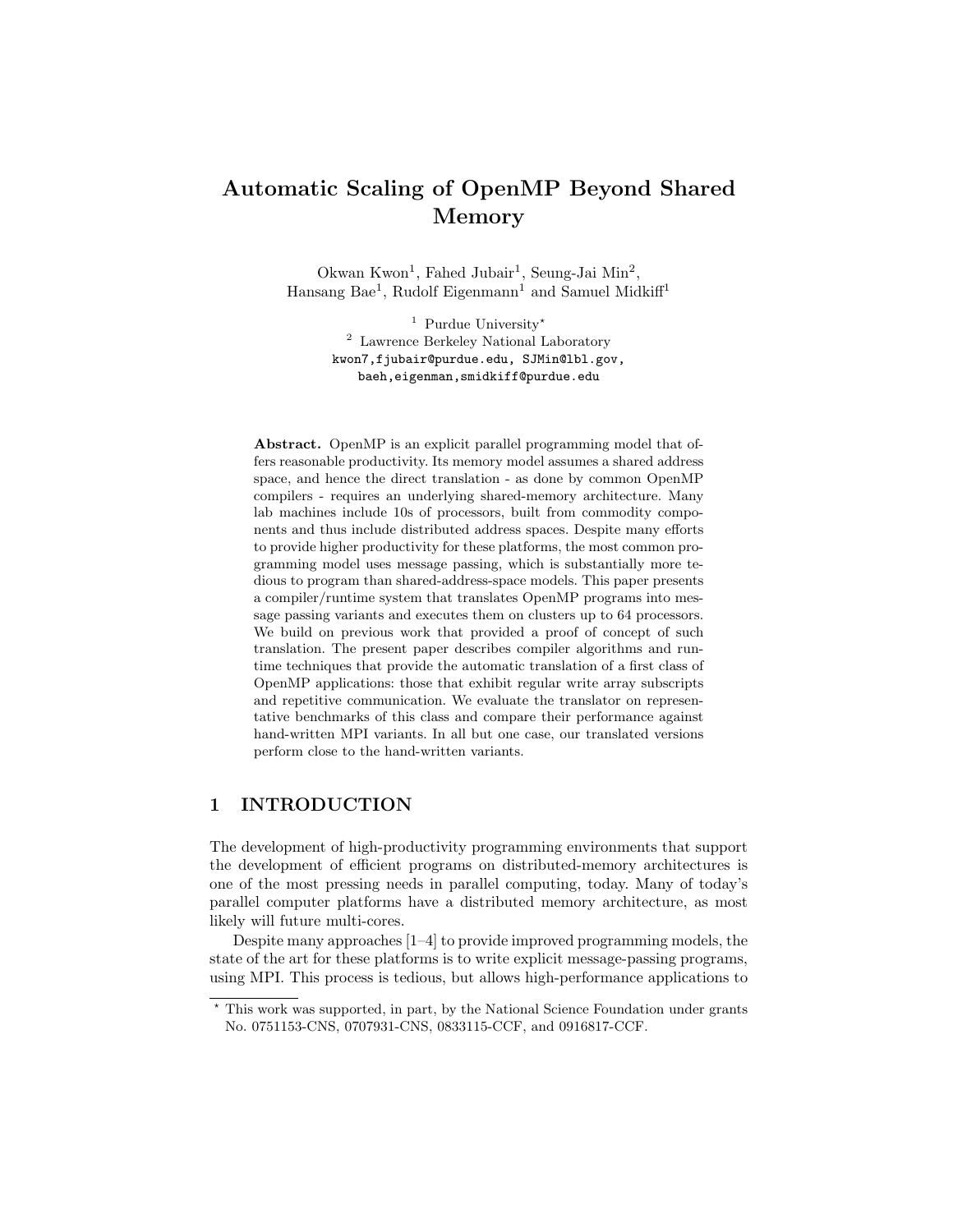be developed. Because expert software engineers are needed, many parallel computing platforms are inaccessible to the typical programmer. In this paper we describe the first automatic system that translates OpenMP to MPI, and we introduce the key compiler and runtime techniques used in our system. OpenMP has emerged as a standard for programming shared memory applications due to its simplicity. OpenMP programmers often start from serial codes and incrementally insert OpenMP directives to obtain parallel versions. Our aim is to extend this ease of parallel programming beyond single shared-memory machines to small-scale clusters.

Like OpenMP on SDSMs, this approach supports standard OpenMP, without the need for programmers to deal with the distribution of data, as in HPF, UPC, and Co-array Fortran. Previous work [5] has shown that programs could be systematically translated by hand from OpenMP to MPI and achieve good performance. In this work, we aim to automate this translation, using a novel split between the compiler and the runtime system. At an OpenMP synchronization point where coherence across threads is required, the compiler informs the runtime system about array sections written and read before and after the synchronization point, respectively; from this information the runtime system computes the inter-thread overlap between written and read array sections and generates the necessary communication messages. The compiler identifies and utilizes several properties exhibited by many scientific parallel benchmarks for efficient generation of MPI code. Our initial goal, and the focus of this paper, is the class of applications that involve regular array subscripts and repetitive communication patterns. Our translator accepts the OpenMP version 2 used by the benchmarks.

This paper makes the following contributions. We

- i. introduce an automatic approach for translating shared-address-space programs, written in OpenMP, into message-passing programs.
- ii. introduce a novel compile/runtime approach to generate inter-thread communication messages.
- iii. describe the implementation of the translator in the Cetus [6] compiler infrastructure.
- iv. present the evaluation of five benchmarks' performance compared to their hand-written MPI counterpart.

We measured the performance on up to 64 processors. Three out of five benchmarks (JACOBI, SPMUL and EP) show comparable performance to the hand-coded MPI counterpart. One benchmark (CG) follows the performance of the hand-coded MPI version up to 16 processors and reaches 50% of the handcoded MPI performance on 64 processors. The fifth benchmark (FT) has superior performance in the hand-coded MPI version, which we study in detail.

The remainder of the paper is organized as follows: Section 2 describes the translation system, Section 3 presents and discusses performance results and Section 4 discusses related work, followed by conclusions and future work in Section 5.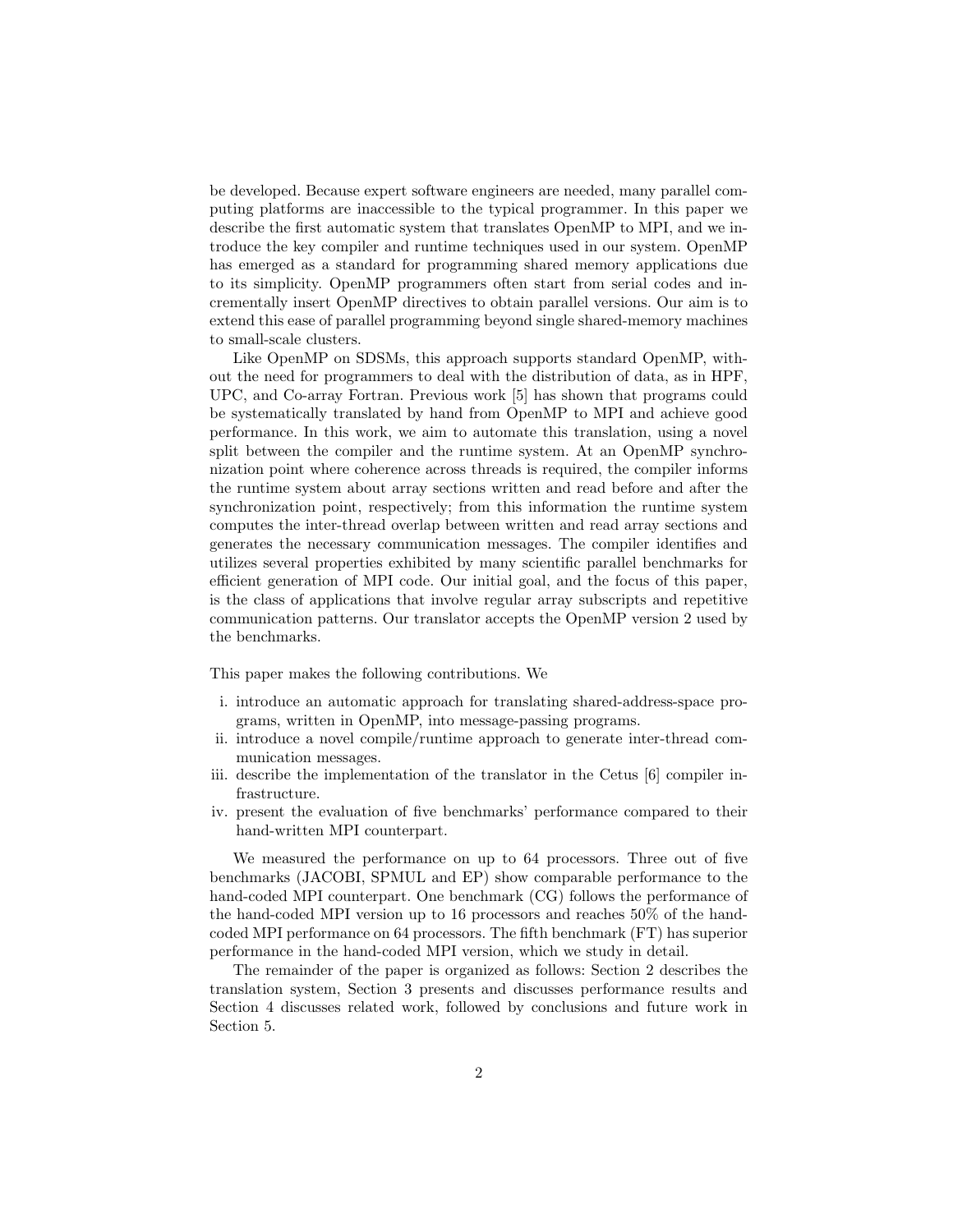## 2 The OpenMP to Message-Passing Translator

The translator converts a C program using OpenMP parallel constructs into a message-passing program. This is accomplished by first changing the OpenMP program to a SPMD form; the resulting code represents a node program for each thread<sup>3</sup> that operates on partitioned data. The SPMD-style representation has the following properties: (i) the work of parallel regions is evenly divided among the processes; (ii) serial regions are redundantly executed by all participating processes; and (iii) the virtual address space of shared data is replicated on all processes. Shared data is not physically replicated - only the data actually accessed by a process is physically allocated on that process. Next, the compiler performs array data flow analyses, which collect written and read shared array references for the node program in the form of symbolic expressions. The compiler inserts function calls to pass these expressions to the runtime system. Finally, at each synchronization point, the runtime system uses the expressions from the compiler to compute the inter-thread overlap between written and read data and determines the appropriate MPI communication messages.

The translation system guarantees that shared data is coherent at OpenMP synchronization constructs only, as defined by OpenMP semantics. A data race that is not properly synchronized in the input OpenMP program might lead to unspecified results of the translated code.

The translation system is implemented using the Cetus compiler infrastructure. We also developed the runtime library. To support interprocedural analysis, we use subroutine inline expansion. Figure 1 shows an example of an input OpenMP code and the translated code.

#### 2.1 SPMD Generation

The input OpenMP program is converted to an initial SPMD form that is suitable for execution on distributed-memory systems. First, the compiler parses OpenMP directives to identify serial and parallel regions. Second, it identifies shared variables in these regions. Third, it partitions the iteration space of each parallel loop among participating processes. The following subsections describe in detail these three steps.

2.1.1 OpenMP Directives Parsing: The compiler parses OpenMP directives in the input program and represents them internally as *Cetus annotations*. Cetus annotations identify code regions and express information such as shared and private variables as well as reduction idioms.

The compiler inserts a barrier annotation after every OpenMP work-sharing construct that is terminated by an implicit barrier, to indicate the presence of that barrier. No barriers are present at nowait clauses. We refer to the code executed between two consecutive barriers as a SPMD block. The omp master and omp single constructs in parallel regions are treated as serial regions.

<sup>3</sup> OpenMP thread corresponds to MPI process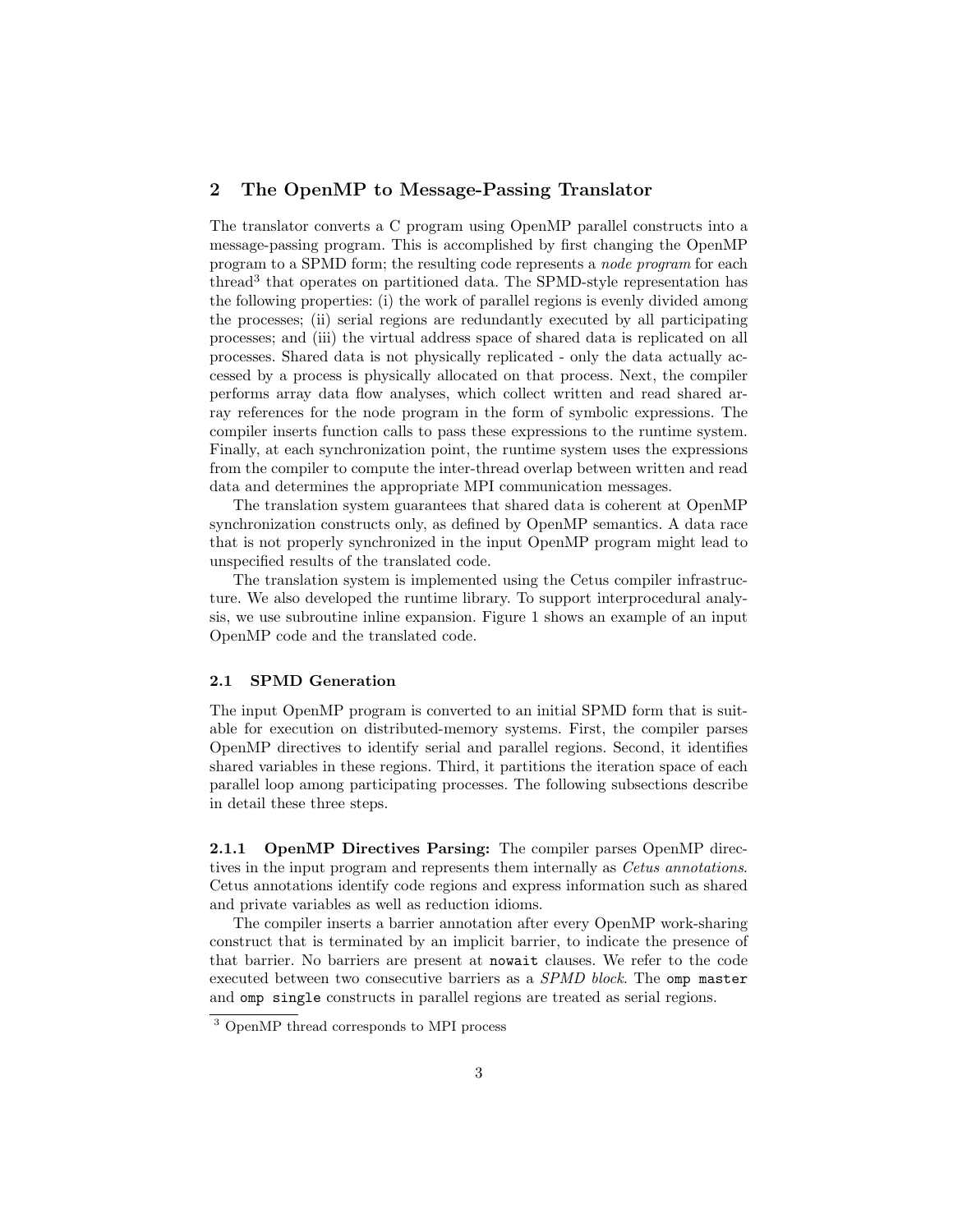```
for (step = 0: step < nsteps: step++) {
  x = 0;
  /* 1000 1 */ #pragma omp parallel for reduction(+:x)
  for (i = 0; i < M; i++)x \leftarrow A[i] + A[i-1] + A[i+1];printf("x = %f\in X):
  /* 1000 2 */ #pragma omp parallel for
  for (i = 0; i < N; i++)A[i] = \ldots;}
                                              for (id = 0; id < nprocs; id++) {
                                                 ompd_def(1, id, A, lb2[id], ub2[id]);
                                                 ompd_use(1, id, A, lb1[id]-1, ub1[id]+1);
                                              }
                                              for (step = 0; step < nsteps; step++) {
                                                x = 0:
                                                 /* loop 1 */ #pragma cetus parallel for shared(A) private(i) 
                                              reduction(+:x)
                                                x_tmp = 0;
                                                for (i = 1b1[proc_id]; i \leq \text{ub1}[proc_id]; i^{++})
                                                  x_{\text{temp}} = A[i] + A[i-1] + A[i+1]; #pragma cetus DEF()
                                                 #pragma cetus USE(A[lb1[proc_id]-1:ub1[proc_id]+1])
                                                 #pragma cetus barrier /* barrier 0 */
                                                 ompd_allreduce(&x_tmp, &x, ...);
                                                printf("x = %f\n\infty", x);
                                                  /* loop 2 */
                                                 #pragma cetus parallel for shared(A) private(i)
                                                 for (i = lb2[proc_id]; i \le ub2[proc_id]; i++)A[i] = \ldots; #pragma cetus DEF(A[lb2[proc_id]:ub2[proc_id]])
                                                  #pragma cetus USE(A[lb1[proc_id]-1:ub1[proc_id]+1])
                                                 #pragma cetus barrier /* barrier 1 */
                                                 ompd_ptp(1);
                                             }
```
Fig. 1. Typical code of an OpenMP program and its translated code: The runtime library functions ompd\_allreduce and ompd\_ptp compute and perform the necessary communication, based on the array sections given by the ompd def/use calls. These calls have been hoisted before the "step" loop, as they are loop invariant in this example. Cetus pragma annotations are comments only.

The compiler identifies reduction operations. Explicit omp reduction clauses in the source program are directly represented by a reduction annotation. A widely used practice in OpenMP programs is to code array or scalar reductions using the omp critical or omp atomic directive constructs, where each thread updates the global copy of the shared data using its own local copy. The compiler also identifies these reduction patterns and provides the corresponding critical section with a reduction annotation. The translator uses an existing algorithm in the Cetus infrastructure to recognize these patterns. The compiler then converts all these reductions to MPI reduction operations, as described in Section 2.3.1. In our benchmarks, the compiler recognized all omp critical sections as reduction patterns. Figure 1 shows how the OpenMP directives in the input code are represented using Cetus annotations in the translated code.

2.1.2 Shared Data Identification: In preparation for communication analysis, the compiler must identify all shared data. Variables in OpenMP parallel regions are shared by default - the OpenMP data clauses, such as omp private and shared are not sufficient to identify shared variables. The compiler uses an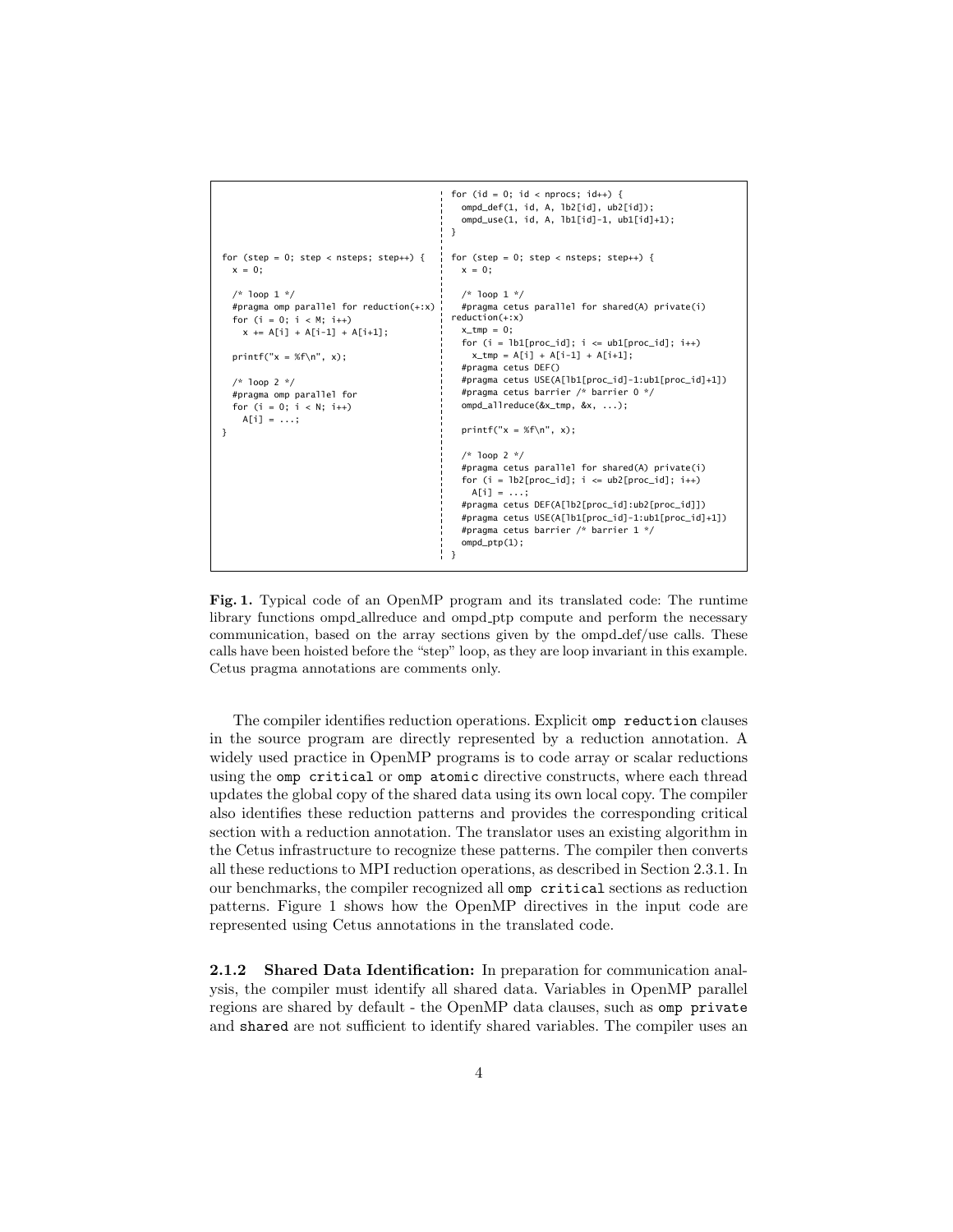interprocedural algorithm described previously [7] for finding shared variables in parallel regions. The compiler updates each Cetus annotation to store the shared variables and private variables to be used in subsequent translation steps.

2.1.3 Work Partitioning: The compiler uses block distribution to divide the iteration space of a parallel loop into chunks of approximately equal size, and then associates each chunk with a process. The compiler inserts the code to perform this partitioning as early as possible in the program. Under OpenMP semantics, using block distribution, even in the presence of an OpenMP schedule clause, always leads to correct results<sup>4</sup>. Block distribution also simplifies the symbolic expressions representing the summarization of affine array subscripts. Before partitioning a parallel loop, the compiler checks if all array subscripts for shared write accesses are affine expressions. In the presence of a non-affine write array subscript (e.g., an indirect array access), the parallel loop is not partitioned, i.e., conservatively serialized. In ongoing work, we are developing techniques for handling irregular write memory accesses.

#### 2.2 Array Data Flow Analyses

Using Data Flow Analyses, the compiler collects information about written and read shared array references in the SPMD program that may need to be communicated. For each barrier N, the compiler symbolically summarizes shared written array references in the preceding SPMD block that reach barrier N and future, shared read array references exposed to barrier N. The compiler passes this information to the runtime system, which generates communication, as explained in Section 2.3.

The compiler first constructs a parallel control flow graph (PCFG). The PCFG is essentially the control flow graph (CFG) generated for a node program. Every statement is represented by a node in the PCFG. Every Cetus annotation is attached to its corresponding node, except for barriers, which are converted into special nodes. The compiler then performs the following data flow analyses: Reaching-All Definitions analysis to compute DEF sections and Live-Any analysis to compute USE sections. A DEF section summarizes shared written array references produced in the SPMD block preceding barrier node N. Because serial regions are executed redundantly, their produced (written) shared data are available to all future consumer processes; therefore DEF sections need not include those references.

The array data flow analyses are based on Cetus array section analysis [6], which summarizes the set of array elements (i.e., the sub-arrays) that are written or read by a program statement. The array section analysis makes use of symbolic range analysis, which collects, at each statement, a map from integer-typed scalar variables to their symbolic value ranges, which are represented by a symbolic lower bound (lb) and upper bound (ub). DEF and USE sections are represented

<sup>4</sup> See Chapter 2.5.1 of the OpenMP Specification. The other scheduling methods will be supported in our ongoing work.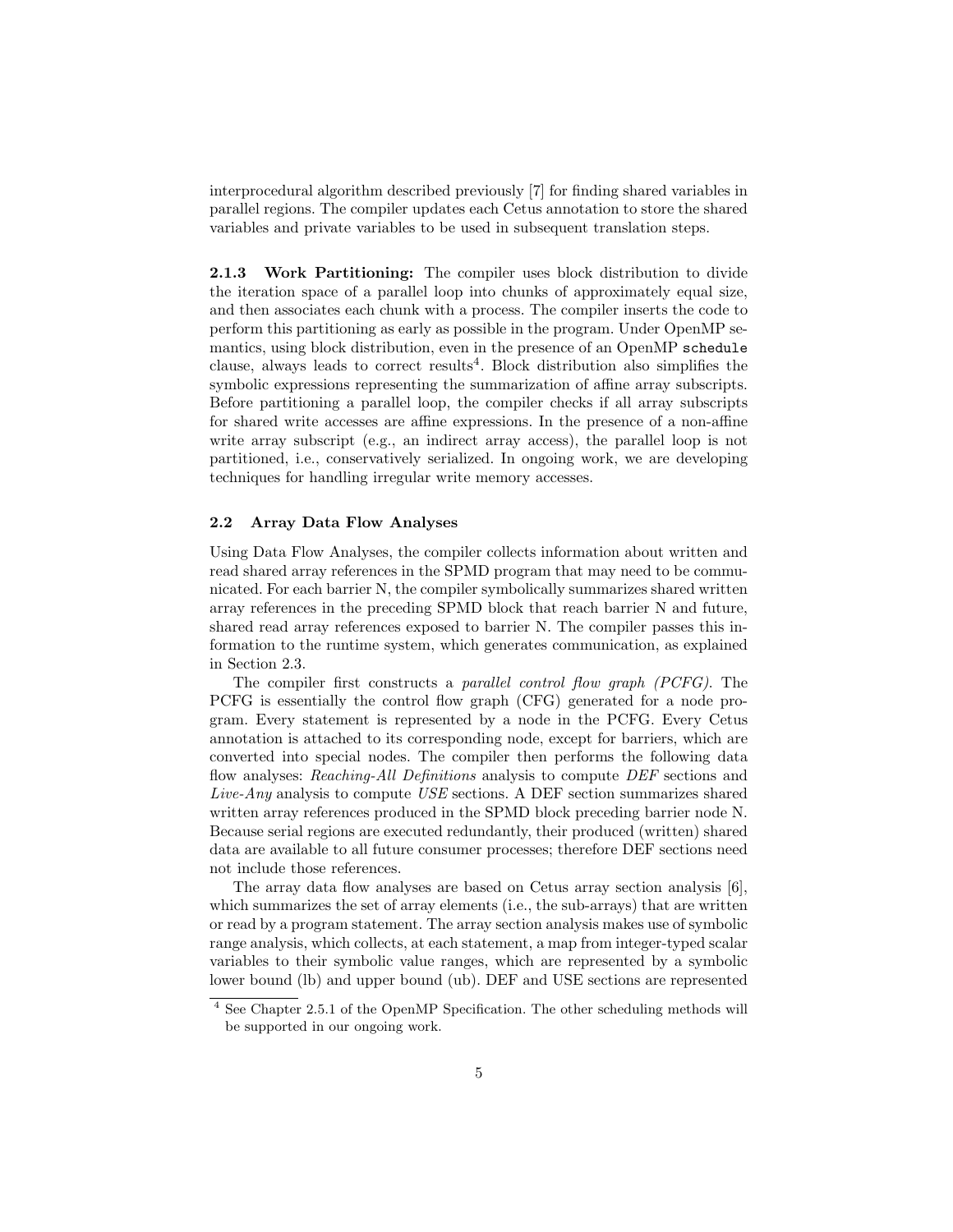using Cetus section [lb:ub] symbolic expression. Cetus array sections conservatively describe non-affine array subscripts, such as indirect accesses. Live-Any analysis overestimates by assuming all data is read when summarizing a nonaffine read array subscript using the infinity section expression [-INF:+INF]. Communication is optimized for [-INF:+INF] USE data sections by using MPI collective communication operations (see Section 2.3.1). Strided affine subscripts are represented using Cetus unit-stride array section and thus overestimated as well. Overestimation for USE sections can cause extra communication but no incorrect behavior. Note that DEF sections are never overestimated; as an omp for containing irregular write array subscripts is serialized (see section 2.1.3).

After performing the array data flow analyses, the entry and the exit of each node N in the PCFG have the following information: (i) shared write set  $(N)$ is the set of shared written arrays in the parallel region prior to node N; (ii) shared read set(N) is the set of shared arrays that is upward exposed at node N; (iii) tuples of DEF sections  $\langle DEF_i \rangle_V, 0 \le i \le (p-1)$ , DEF<sub>i</sub> is the DEF section computed for process  $i$  and  $p$  is the total number of participating processes,  $\forall V \in shared\_write\_set(N);$  (iv) tuples of USE sections  $\langle USE_j \rangle_W, 0 \leq j \leq (p-1),$ USE<sub>j</sub> is the USE section computed for process j,  $\forall W \in shared\_read\_set(N)$ . The compiler represents a tuple of array sections using one symbolic expression, where this expression is a function of the processor number (proc id). The compiler inserts Cetus annotations to show computed DEF and USE sections' tuples at barriers in the output code as shown in Figure 1.

#### 2.3 Communication Generation

At a barrier, inter-process communication is needed if the DEF section for one process overlaps with a USE section for any other process. The compiler has identified DEF and USE sections for all barriers. The compiler inserts function calls to pass these sections to the runtime system; it also inserts a function call at each barrier notifying the runtime system to generate communication. The runtime system's role is to compute the inter-process overlapping array sections and to generate MPI point-to-point communication if the overlap is nonempty. An exception of this is when generating MPI collective communication; the compiler recognizes that using collective communication instead of using point-to-point communication is possible. The following subsections discuss in detail the process of generating communication for each case.

2.3.1 Collective Communication Generation: The compiler generates collective communication in two cases: at reduction operations and at barriers that have a [-INF:+INF] USE section overlapping with a DEF section. These cases are recognized at compile time, where the compiler inserts function calls to generate collective communication at the corresponding synchronization points. The compiler does not need to inform the runtime about DEF and USE sections in separate function calls; this information is passed in the arguments of the collective communication function call.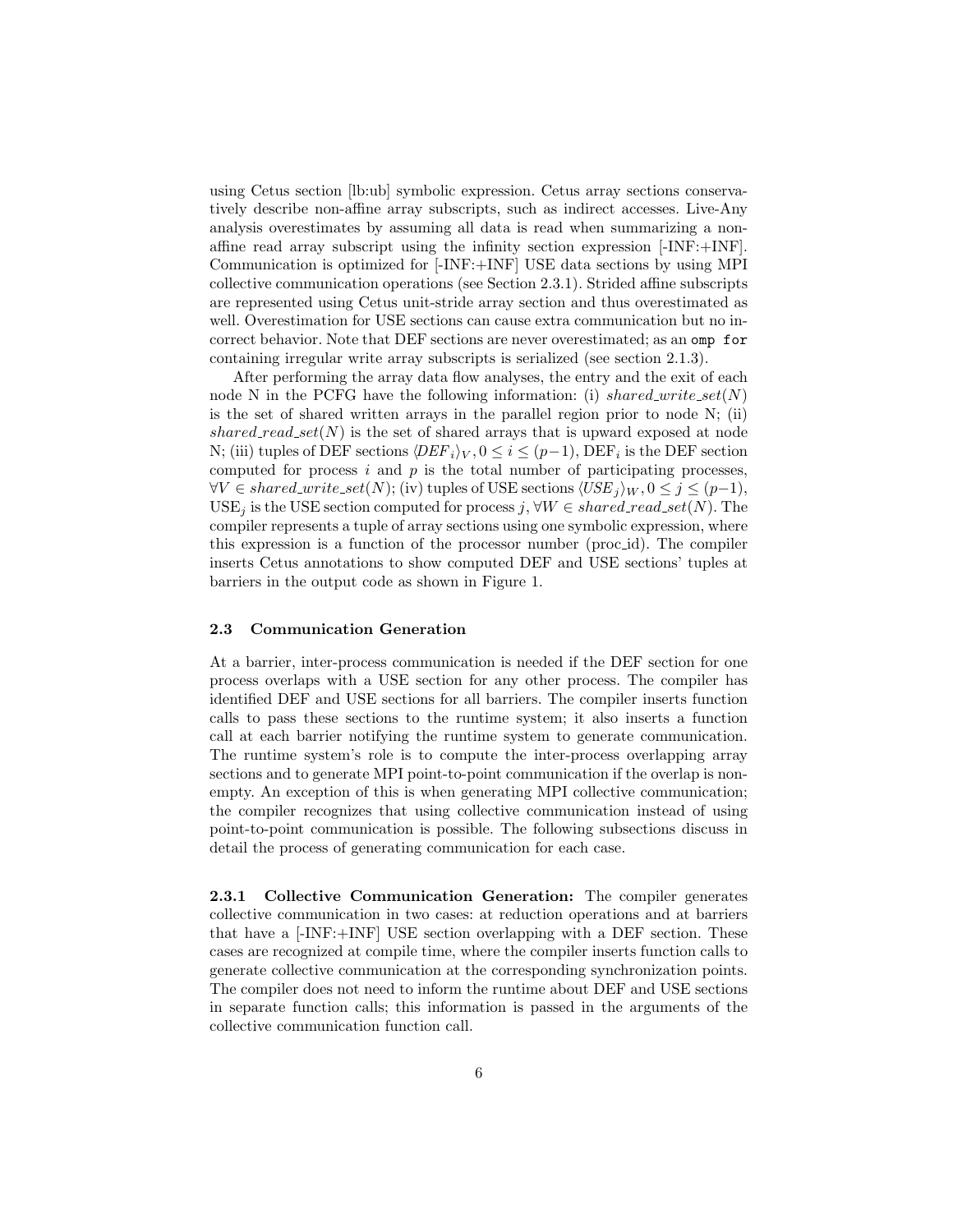The ompd\_allreduce() call is used for reductions, which invokes MPI Allreduce() collective communication. In the case of a reduction clause in an omp for loop, the compiler creates a local copy of the reduction variable, which is updated in the body of the omp for loop. An ompd\_allreduce() is inserted after the omp for loop to combine the local copies into the global reduction variable. Figure 1 shows an example of this case. If a reduction originates from a critical section (see Section 2.1.1), the compiler replaces the critical section code with ompd\_allreduce().

The ompd allgatherv() is used at barriers that have a DEF section overlapping with a [-INF:+INF] USE section, which calls MPI Allgatherv() collective communication. MPI Allgatherv() gathers the data chunks modified in each process and distributes them to all processes. Note that the relevant information about DEF sections is passed in the arguments of the  $ompd$ -allgatherv(), as they are used as arguments for the MPI Allgatherv().

2.3.2 Point-to-Point Communication Generation: For each barrier, the compiler passes DEF and USE symbolic sections to the runtime system. The runtime system computes the inter-process intersections of DEF and USE sections and generates the needed MPI point-to-point communication. At each barrier N, for each shared array  $V \in$  (shared\_write\_set(N) ∩ shared\_read\_set(N)) and  $\langle USE_j \rangle_V$  is not [-INF:+INF], the compiler inserts the following runtime function calls: (i)  $ompd\_def()$  to pass  $DEF_i$  section computed for each process i; (ii)  $ompd_use()$  to pass  $USE<sub>i</sub>$  section computed for each process j; (iii)  $ompd_ptp()$ to notify the runtime system that a barrier  $N$  has been reached. Each barrier is given a unique integer identifier by the compiler.

The translator exploits the repetitiveness property of DEF and USE sections to make the final selection of communication at runtime more efficient. A repetitive section is a section whose symbolic expression is invariant with respect to a outer serial loop(s), i.e., the same shared array references are accessed by the same process during the execution of all iterations of outer serial loops. An algorithm developed in prior work [8] is used at compile-time to verify the repetitiveness property of array sections. The compiler inserts function calls  $ompd\_def()$ and  $ompd_use()$  prior to the outermost serial loop at which array sections are repetitive. This information needs to be passed only once; the runtime system can repetitively reuse these sections. In our tested benchmarks, the compiler has recognized all array sections as repetitive sections.

When reaching a barrier B, the function call  $ompd\_ptp()$  triggers the runtime system to determine and generate MPI point-to-point communication. Algorithm 1 depicts the underlying algorithm of this function. In the algorithm, the intersections  $\langle send\_msg_j \rangle$  and  $\langle receive\_msg_i \rangle$  represent array sections that need to be sent and received by a process. Because DEF and USE sections are repetitive, the intersections  $\langle send\_msg_j \rangle$  and  $\langle receive\_msg_i \rangle$  are also repetitive. The runtime system utilizes this property to compute these intersections once and then repeatedly uses them for subsequent iterations of outer loops. The is updated flag indicates if DEF or USE sections have changed. The *is updated* flag is set to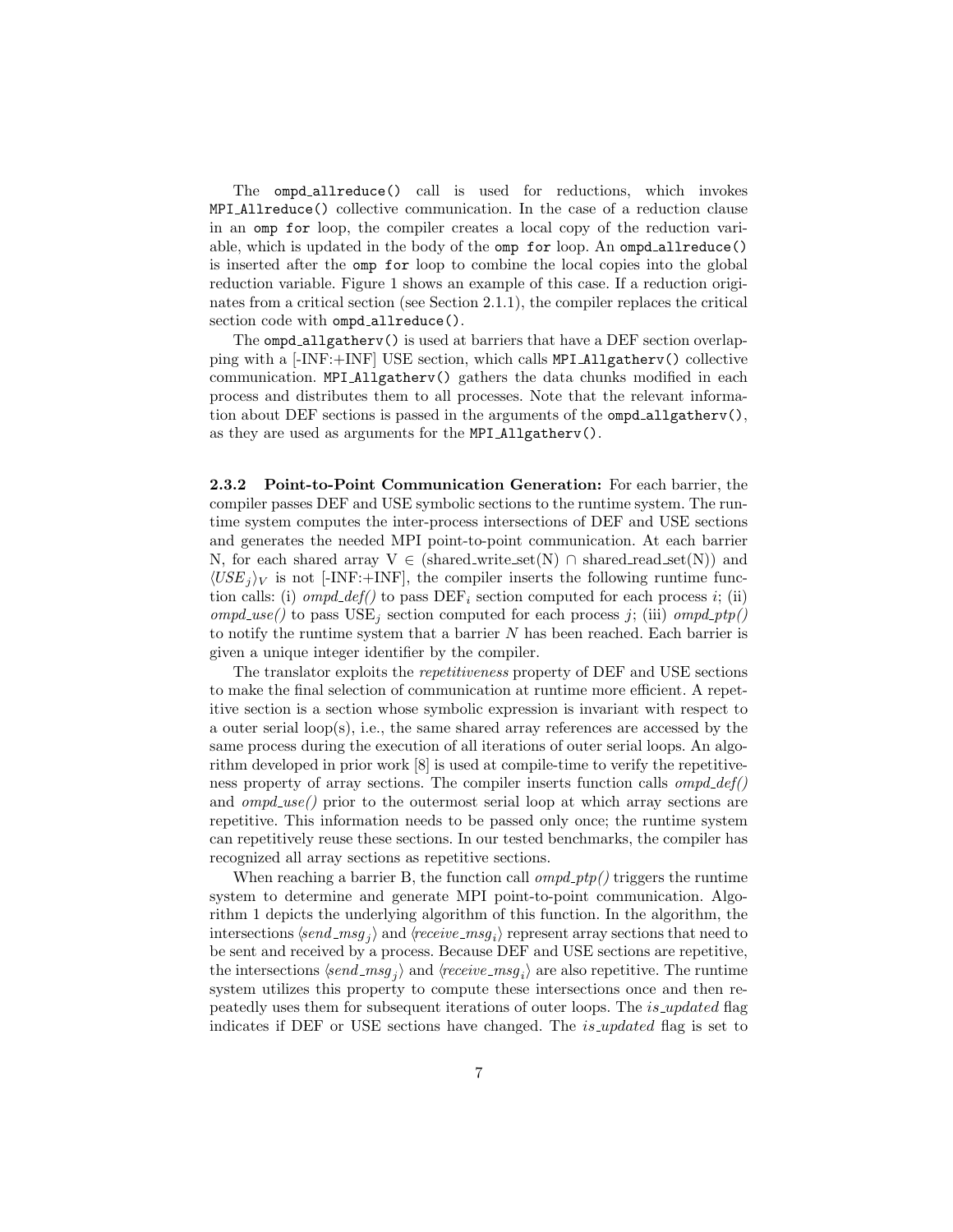Algorithm 1 Determining and generating point-to-point communication messages. The total number of processors is p.

```
if is updated = TRUE then
   for j = 0 \rightarrow p - 1 do
     if j \neq proc\_id then
        send\_msg_j \leftarrow DEF_{proc\_id} \cap USE_jreceiver_j \leftarrow jend if
   end for
   for i = 0 \rightarrow p - 1 do
     if i \neq proc\_id then
        receive\_msg_i \leftarrow USE_{proc\_id} \cap DEF_isender_i \leftarrow iend if
   end for
   is\_updated \leftarrow FALSEend if
count \leftarrow 0for all send msg<sub>j</sub> do
   if send\_msg_j \neq EMPTY then
     MPI\_Isend(send_msg_j, receiver_j, ...)count \leftarrow count + 1end if
end for
for all receive msq<sub>i</sub> do
   if receive\_msg_i \neq EMPTY then
     MPI\_Irecv(receive_msg_i, sender_i, ...)count \leftarrow count + 1end if
end for
MPI\_Waitall(count, ...)
```
TRUE by the *ompd\_def()* and *ompd\_use()* functions and set to  $FALSE$  when the intersections are computed. These intersections can be reused as long as is updated is  $FALSE$ , i.e., ompd\_def() and ompd\_use() are not re-invoked.

The runtime maintains  $\langle send\_{msg_j}\rangle$  and  $\langle receive\_{msg_i}\rangle$  sections information by storing a list of lower and upper bounds and their corresponding barrier identifier. The translator uses asynchronous point-to-point communication to overlap the processes' waiting times. Figure 1 shows the inserted function call to the runtime library at *Barrier1*. No function call is inserted at *Barrier*0 because shared\_write\_set( $Barrier0$ ) ∩ shared\_read\_set( $Barrier0$ ) is empty.

# 3 Performance Evaluation

This section evaluates our translation system on five benchmarks: The JACOBI and SPMUL kernel benchmarks and CG, EP and FT from the NAS Paral-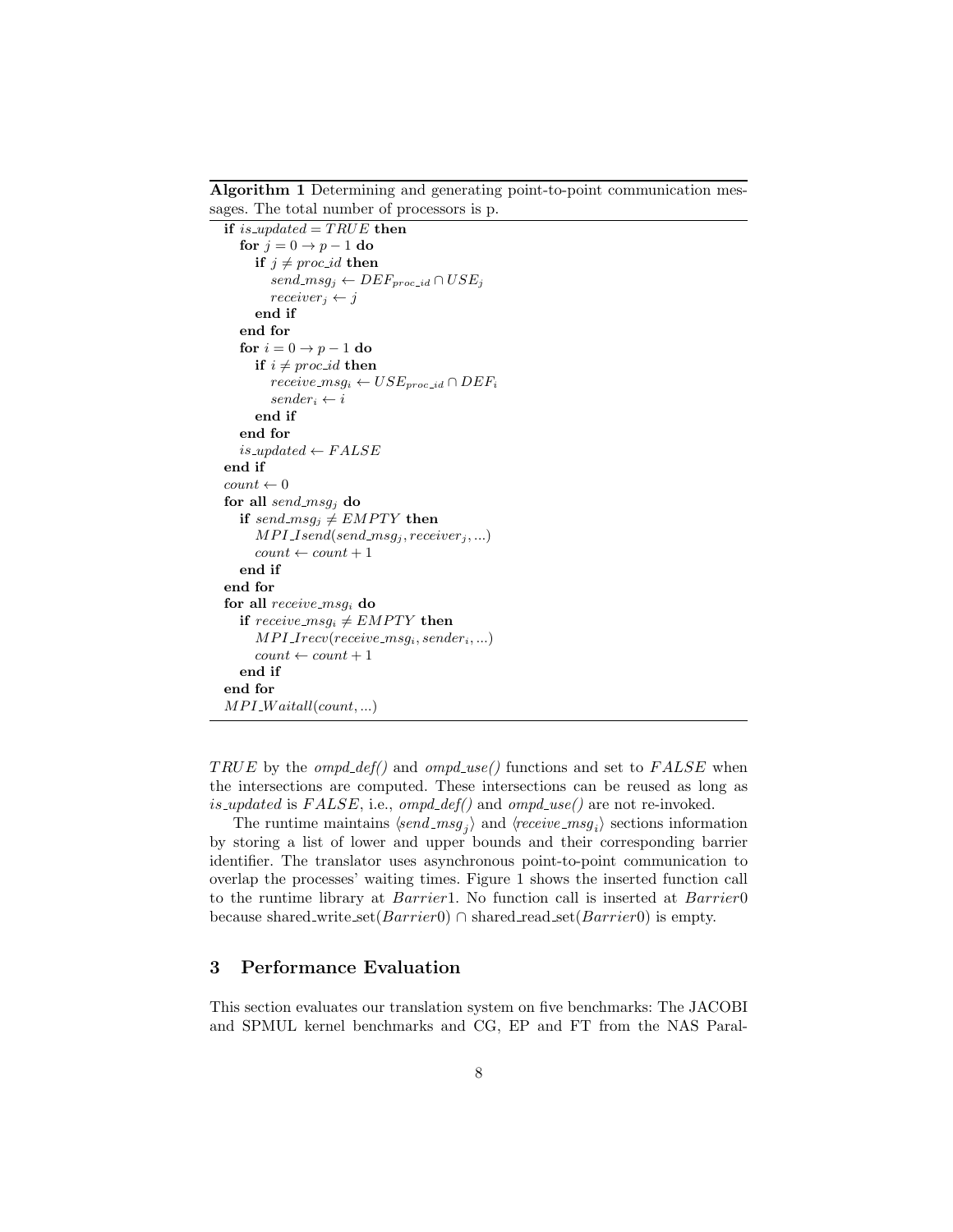

Fig. 2. Performance comparison between translated and MPI programs: the translated JACOBI, SPMUL and EP perform very close to the hand-tuned MPI counterparts. The performance difference in the CG programs results from different data partitioning schemes of the translator and MPI programs. The FT benchmark exposes opportunities for future work.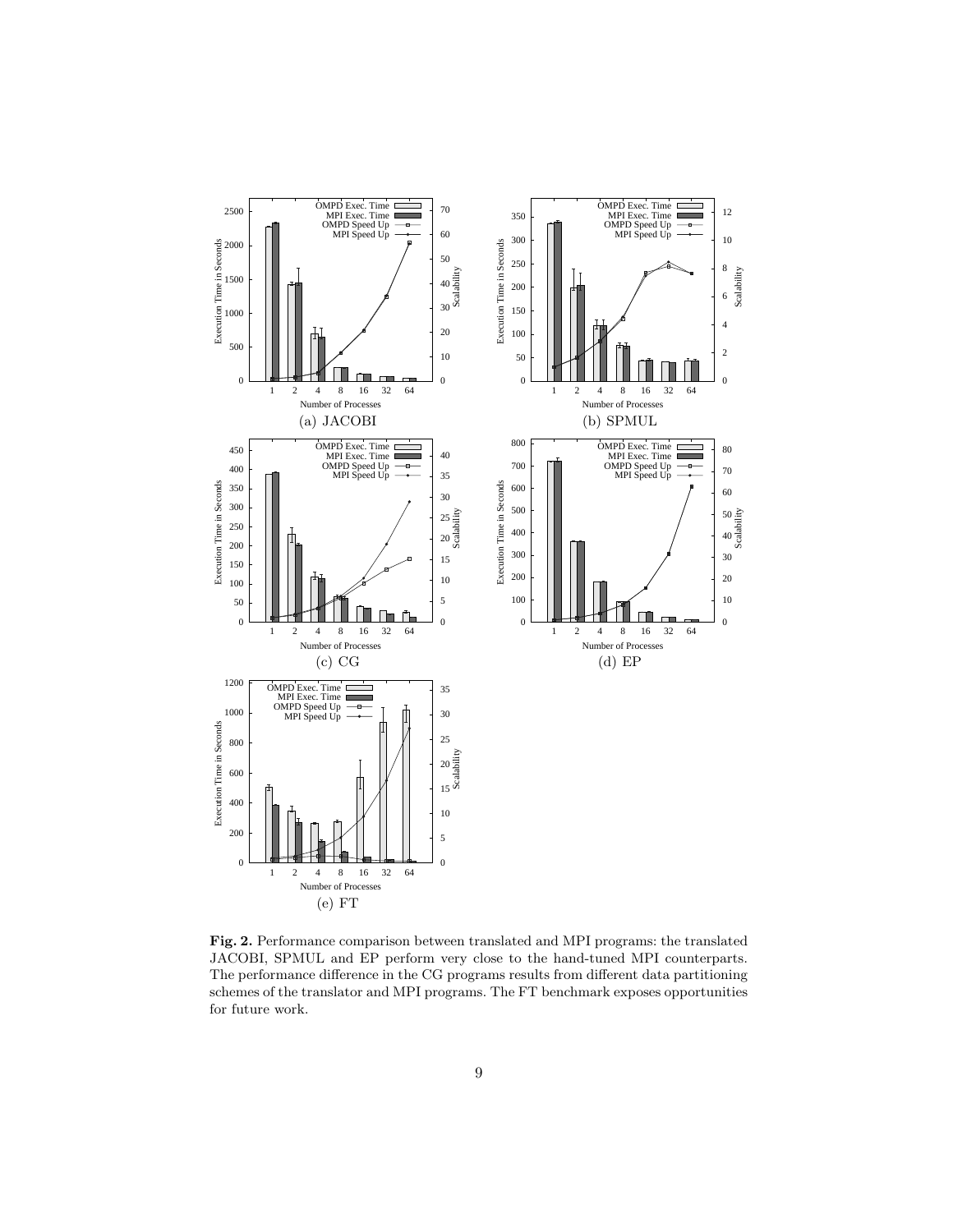lel Benchmarks (NPB) 2.3 [9, 10]. Each translated benchmark is compared to its hand-tuned MPI counterpart. We use publicly available OpenMP and MPI benchmarks. For JACOBI, we used an OpenMP version [11] and a fast MPI version [12] that uses asynchronous communication. For SPMUL, the main computation part of the OpenMP version is based on an implementation using compressed sparse rows (CSR) in SPARSKIT [13], and the MPI version is also available online [14].

We performed subroutine inlining and found that it did not significantly affect our performance; the difference in execution time between the original and inlined programs is less than  $0.1\%$  for all benchmarks except for FT, where it is around 4%.

#### 3.1 Experimental setup

We evaluated the performance on 32 nodes of a community cluster with two MPI processes per node, for a total of 64 MPI processes. The nodes are connected by an InfiniBand network, which provides 10 Gbps of bandwidth. Each node has two quad-core Intel Xeon E5410 processors running at 2.33Ghz with 6MB L2 caches per processor and 16GB of memory. The system is running a 64-bit Linux kernel, version 2.6.18, and MVAPICH2 version 1.5 MPI. We compiled all programs with gcc64 4.4.0 at optimization level 3.

We timed each benchmark ten times and recorded average, minimum and maximum execution times. Figure 2 shows the average execution time for each benchmark, with error bars indicating minimum and maximum times. We attribute the variations primarily to network traffic of other jobs running on different nodes of the system. Graphs have an axis labeled "scalability" – this is the ratio of the execution time of the serial version of the benchmark running on one processor to the execution time of the translated benchmark running on the number of processors indicated on the X axis.

## 3.2 JACOBI Kernel

JACOBI is a kernel benchmark that solves Laplace equations using Jacobi iteration. It uses two  $2,048 \times 2,048$  matrices with 100,000 iterations. Figure 2(a) compares the performance of the translated program and the hand-tuned MPI variant. The runtime intersection between USE and DEF data results in the same communication volume that the MPI version generates. The MPI version is one of the fast versions that use asynchronous communication among neighbor processes. Since our runtime system also uses asynchronous communication for all messages, we are able to match the MPI variant's performance.

## 3.3 SPMUL Kernel

SPMUL is a kernel benchmark that performs sparse matrix-vector multiplications. We used a  $100,000 \times 100,000$  sparse matrix as input. Figure 2(b) compares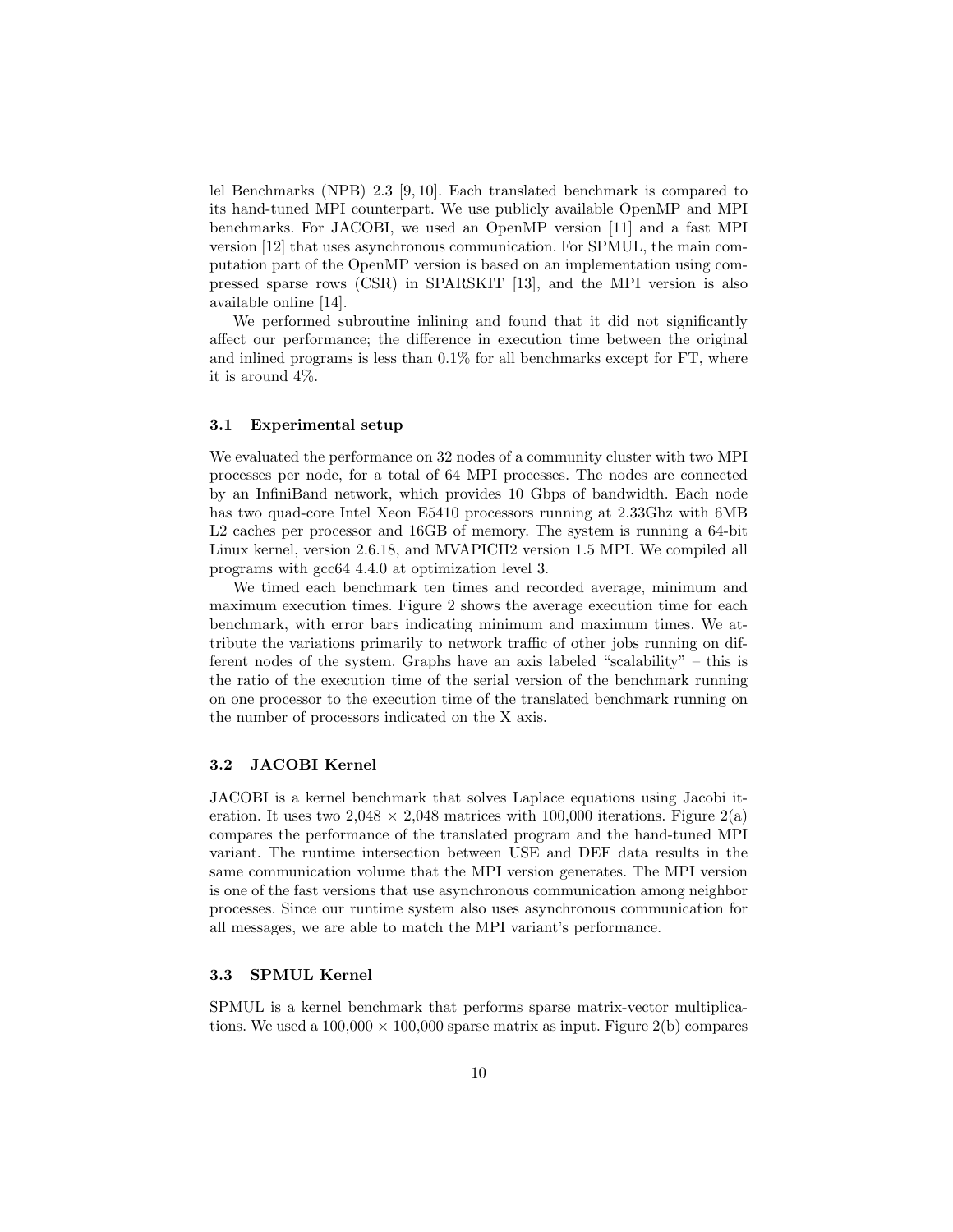the performance of the translated program and the hand-tuned MPI program. The former program has two barriers. One causes point-to-point communication to be generated and the other causes collective communication to be generated. The communication volume at the first barrier is zero because the intersection between DEF and USE data sections is empty; no communication is performed. At the second barrier, the communication is done by  $\text{ompd}_\text{allgather}()$  because the code has irregular data reads on arrays via an indirection vector, so the USE data section is treated conservatively as [-INF:+INF]. The MPI program uses block-striped partitioning and has one communication point where a collective communication using MPI Allgatherv() occurs. Even though the translated program has two barriers while the MPI program has one, the actual runtime communication patterns of the two programs are identical; the communication volume at the first barrier is zero.

#### 3.4 CG Benchmark

The CG benchmark implements a conjugate gradient method, with a sparse matrix-vector multiplication taking most of the time. The benchmark has irregular reads on arrays via an indirect vector because of its unstructured grid computations. In addition to the irregular reads, there is an omp for loop that has irregular writes. Our translator treats this loop as a serial region, as described in Section 2.1.3. This serial loop execution does not significantly affect the benchmark performance because it exists outside of the outermost time-stepping serial loop.

The OpenMP version of the CG benchmark includes several reduction clauses in omp for work sharing constructs. The reductions are translated into ompd allreduce() communication by the translator.

The translated and the MPI programs have different data partitioning schemes. The MPI version partitions the sparse input matrix using 2-D block distribution, whereas our translation scheme partitions the input matrix using a simple 1-D block distribution. This is because only the outer-most loop of the matrix-vector multiply computation is parallelized in the OpenMP version. Compared to the 1-D distribution, the 2-D block distribution of the input matrix requires a smaller number of processors for reduction communication; it comes at the expense of one additional transpose operation of the input matrix at the end of the matrix-vector multiplication. The overhead of the 2-D distribution's transpose operation is not proportional to the number of processors. Therefore, the 1-D distribution is superior for small numbers of processors. As the number of processors increases, however, the 2-D distribution shows better communication performance.

To further improve the performance of the translated version, optimization using 2-D distribution of the input matrix is needed, and it requires the recognition of matrix-vector multiplication patterns in the source program.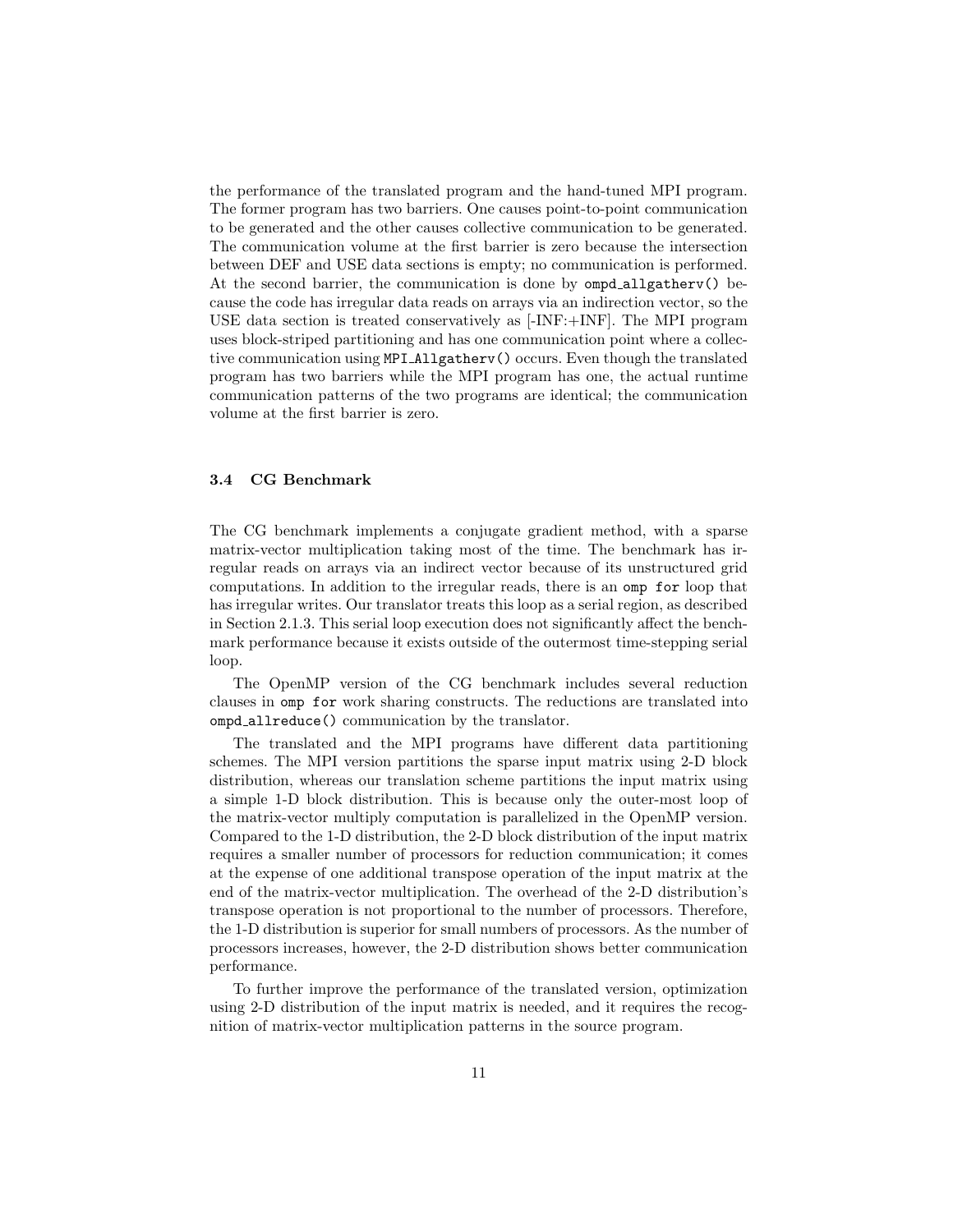#### 3.5 EP Benchmark

The EP benchmark is a highly parallel kernel, often used to explore the upper limit of floating point performance of a parallel system. The OpenMP version has one omp critical section that performs an array reduction and our implementation transforms it into an ompd\_allreduce() function call. In addition, one omp for work sharing construct has a reduction clause on scalar variables; these reductions are translated into two ompd\_allreduce() functions. The translated code is similar to the MPI version of the EP benchmark. The MPI version uses three MPI Allreduce() function calls. The resulting performance of the translated code is nearly identical to the hand-tuned MPI variant, as shown in Figure 2(d).

#### 3.6 FT Benchmark

The FT benchmark is a kernel that solves a 3-D partial differential equation using Fast Fourier Transforms. The code tests the communication performance of a system because it is very message intensive. As shown in Figure  $2(e)$ , the MPI version outperforms the translated variant substantially. Our version shows speedup on up to 8 processors, after which the communication overhead dominates.

The input FT code for our translator has a manual modification splitting dcomplex into real and imaginary variables. This is done because the current array section analysis does not support structured data types. The split affects cache behavior and generates two separate MPI communication calls. We measured the split version and the structured version of the translated FT program and found that the split version is around 20% slower than the structured version on one MPI process.

We identified two issues related to communication. First, the MPI version uses collective communication, but our implementation uses less efficient pointto-point communication. Thus, making the runtime detection of the collective communication pattern is one of the next goals of our system development. Second, the translated code uses two additional communications not present in the MPI version. Closer analysis revealed that performance could be improved through partitioning methods on different iteration spaces of nested parallel loops that consider data affinity between processes. Furthermore, more accurate analysis of indirect array accesses – including the use of runtime methods – could improve on the conservative handling of array sections.

We identified compiler transformation and runtime techniques based on the knowledge above. When we applied them manually, the translated version achieved almost identical performance of the MPI version. The automation of those techniques is beyond the scope of this paper.

## 4 Related Work

An approach to extending the ease of shared memory programming to distributed memory platforms, such as clusters, is the use of a Software Distributed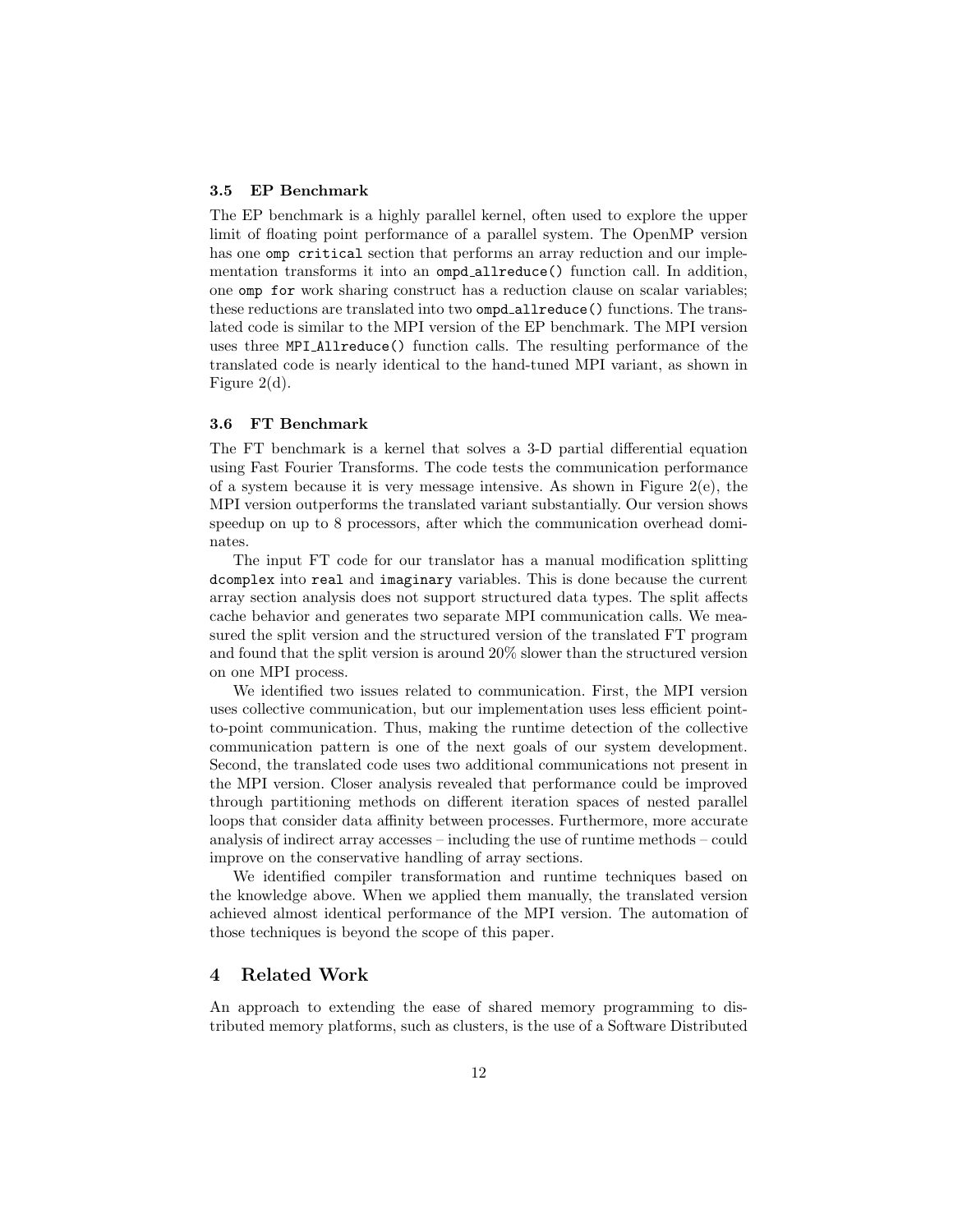Shared Memory (SDSM) system. SDSM is a runtime system that provides a shared address space abstraction on distributed memory architectures. Researchers have proposed numerous optimization techniques to reduce remote memory access latency on SDSM. Many of these optimization techniques aim to perform pro-active data movement by analyzing data access patterns either at compile-time or at runtime. In compile-time methods, a compiler performs reference analysis on source programs and generates information in the form of directives or prefetch instructions that invoke pro-active data movement at runtime [15]. The challenges for compile-time data reference analysis are the lack of runtime information (such as the program input data) or complex access patterns (such as non-affine expressions). By contrast, runtime-only methods predict remote memory accesses to prefetch data based on recent memory access behavior [16]. These methods learn the communication pattern in all program sections and thus incur overheads even in those sections that a compiler could recognize as not being beneficial. The idea of combined compile-time/runtime solutions has been studied [8, 17–19]. However, all these page-based SDSM approaches incur inherent overheads when detecting shared data accesses using a page-fault mechanism. Another drawback of this model is substantial false-sharing due to the page granularity at which SDSMs operate. Our system does not rely on any expensive operating system support, such as a page-fault mechanism; it generates MPI messages to communicate any size of array sections, which avoids false-sharing.

Another important contribution towards a simpler programming model for distributed memory machines was the development of High Performance Fortran (HPF) [1]. There are significant differences between our OpenMP-to-MPI translation approach and that of HPF. Even though HPF, like OpenMP, provides directives to specify parallel loops, HPF's focus is on the data distribution directives and automatic parallelization guided by those directives. Data partitioning is explicitly given by these directives and computation partitioning is guided by them [20]. Data typically has a single owner, and computation is performed by the owner of written data, i.e., the owner computes rule. In contrast to HPF, OpenMP has no user-defined data distribution input. Thus, computation partitioning is not derived from data distribution information. Instead, computation is distributed among processors based on OpenMP directives. Therefore, unlike most HPF implementations, our execution model has no concept of the owner computes rule.

PGAS (Partitioned Global Address Space) languages, such as UPC [3], Coarray Fortran [4], Titanium [21], and X10 [22], are other programming paradigms that have been proposed to ease programming effort by providing a global address space that is logically partitioned between threads. The programmer needs to specify the affinity between threads and data. In our work, the programmer writes a standard OpenMP shared memory program and our system translates this program into message-passing form for distributed memory platforms.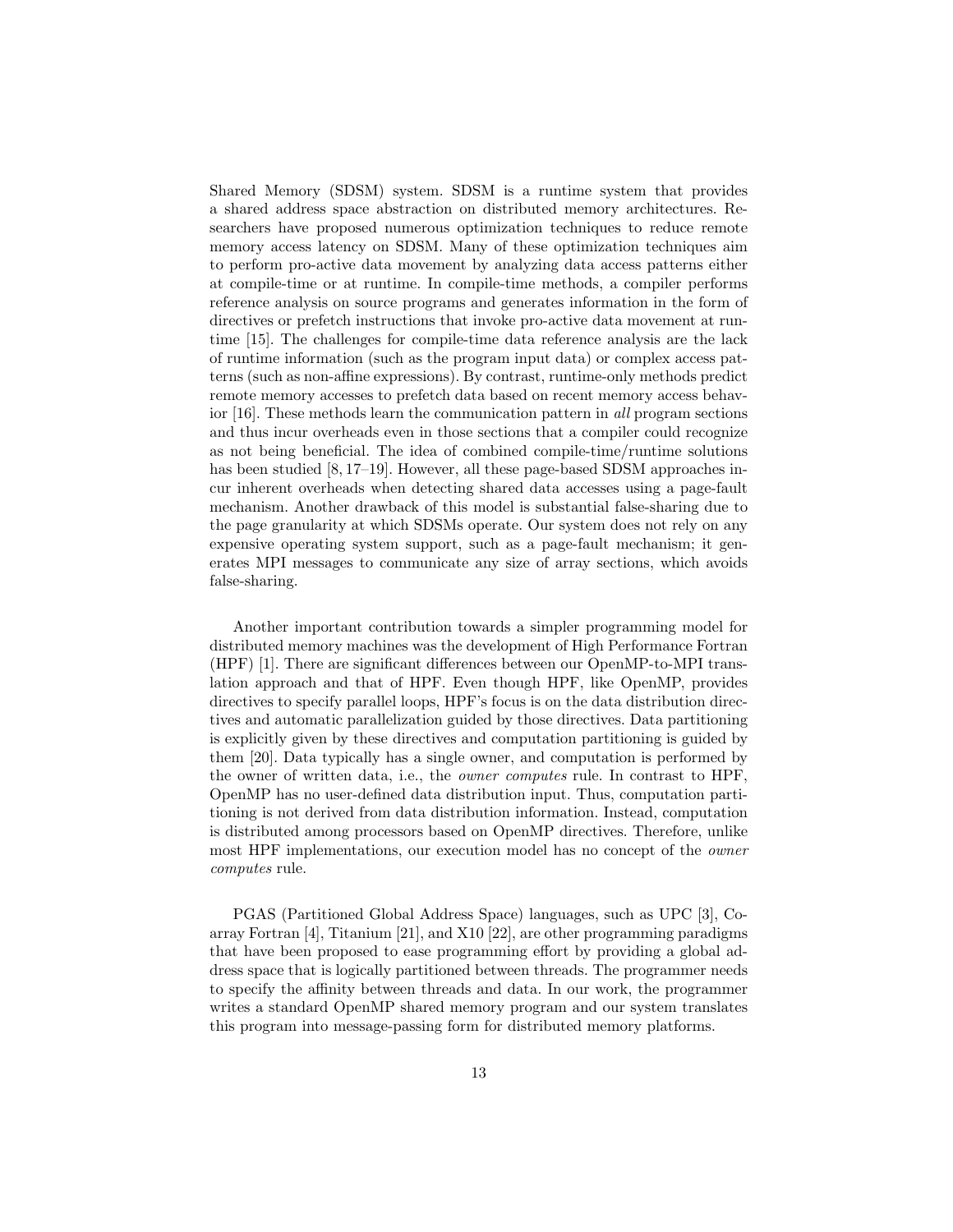## 5 Conclusions and Future Work

The vision of a programming system that offers a shared address space to the user and executes applications efficiently on a distributed architecture has been elusive so far. High-Performance Fortran and Software Distributed-Shared-Memory systems have never received wide-spread acceptance. UPC and Co-array Fortran are current systems that involve the user in decisions about data placement on the distributed architecture. By contrast, the presented approach shows that unmodified OpenMP applications can be translated to execute on a cluster platform at performance levels close to hand-coded MPI. Our system is the first automatic translator, and supporting runtime system, that proves the value of automatic translation of shared memory OpenMP programs to execute on distributed memory machines. The results indicate that a high-productivity and high-performance programming interface for modern distributed machines is possible. As with all work on compilers and tools to support high performance parallel programming, additional research will yield better results on a wider range of programs.

In ongoing research, we aim to increase the scope of applications that the system can handle. As well, immediate benefits can come from improved recognition of collective operations at both compile time and during the program execution, and from exploiting data affinity and advanced work partitioning schemes. An advanced hybrid compiler/runtime technique for improving the accuracy of array sections is also under development.

## References

- 1. High Performance Fortran Forum: High Performance Fortran language specification, version 1.0. Technical Report CRPC-TR92225, Houston, Tex. (1993)
- 2. Amza, C., Cox, A.L., Dwarkadas, S., Keleher, P., Lu, H., Rajamony, R., Yu, W., Zwaenepoel, W.: TreadMarks: Shared Memory Computing on Networks of Workstations. IEEE Computer 29(2) (February 1996) 18–28
- 3. UPC Consortium: UPC Language Specifications, v1.2. Technical Report LBNL-59208, Lawrence Berkeley National Laboratory (2005)
- 4. Numrich, R.W., Reid, J.: Co-array Fortran for Parallel Programming. SIGPLAN Fortran Forum 17(2) (1998) 1–31
- 5. Basumallik, A., Eigenmann, R.: Towards Automatic Translation of OpenMP to MPI. In: ICS '05: Proceedings of the 19th Annual International Conference on Supercomputing, New York, NY, USA, ACM Press (2005) 189–198
- 6. Bae, H., Bachega, L., Dave, C., Lee, S., Lee, S., Min, S., Eigenmann, R., Midkiff, S.: Cetus: A Source-to-Source Compiler Infrastructure for Multicores. In: Proc. of the 14th International Workshop on Compilers for Parallel Computing (CPC'09). (January 2009)
- 7. Min, S., Basumallik, A., Eigenmann, R.: Optimizing OpenMP programs on Software Distributed Shared Memory Systems. International Journal of Parallel Programming 31(3) (2003) 225–249
- 8. Min, S., Eigenmann, R.: Combined Compile-time and Runtime-driven, Pro-active Data Movement in Software DSM Systems. In: LCR '04: Proceedings of the 7th